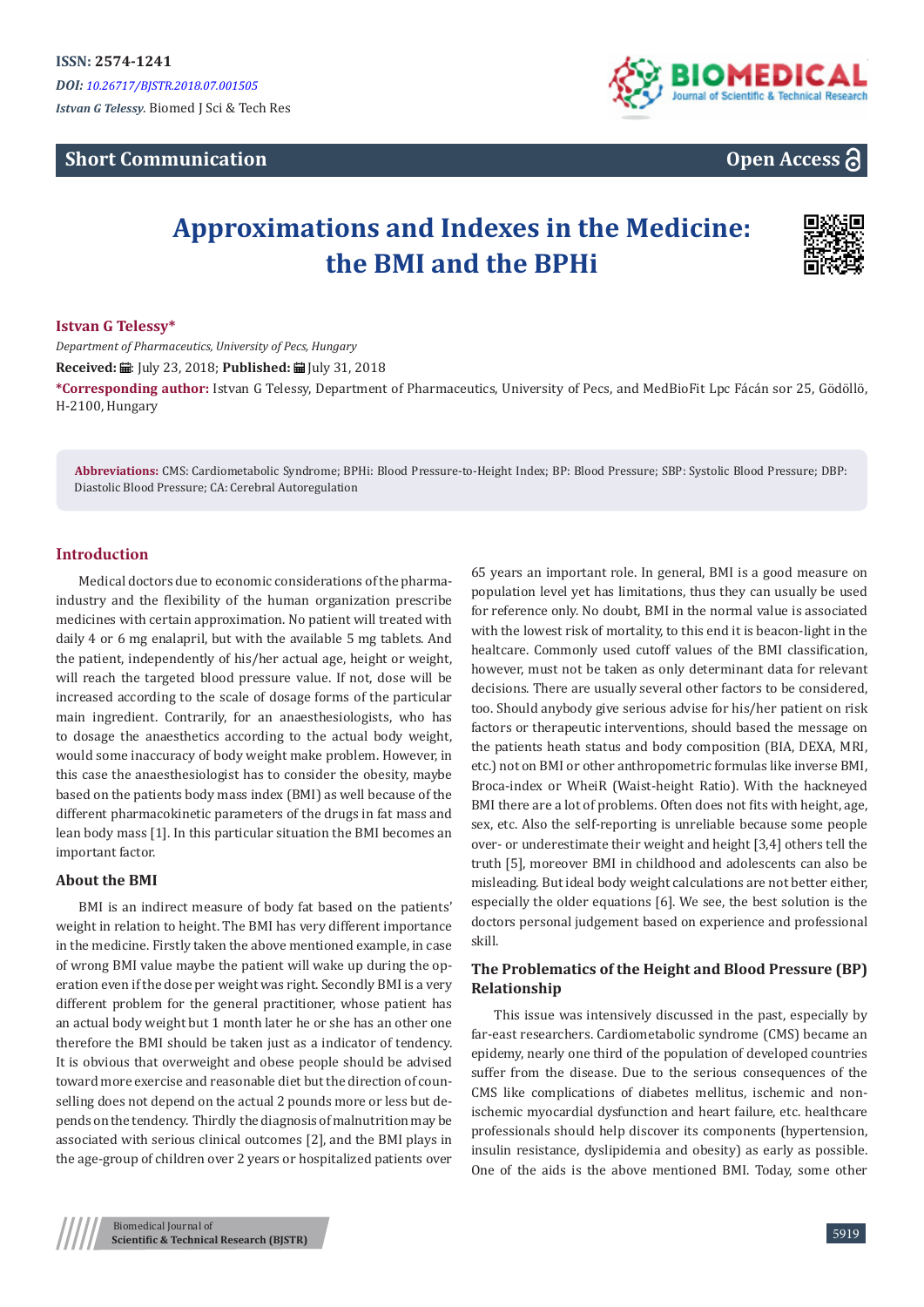efficient tools to identify childhood hypertension are the blood pressure-to-height index (BPHi) [7] and the height-specific blood pressure threshold (HBP) [8]. But there is an other aspect of height and blood pressure (BP) ratio. In the short communication of JV Roth [9] we recently read that the "extra work on the heart required to maintain a higher blood pressure, that may just be the cost that must be paid for being tall". This means tall people are disadvantaged to shorter ones from hypertension point of view.

This is very exciting statement. The regulation of blood pressure is very complicated and cardiac output as well as blood vessel elasticity and peripheral resistance play an equally important role in it. All of them work under neurohumoral regulation. For the time being we are able to influence just separate mechanisms in the course of pharmacotherapy. It means we have separate agents to influence cardiac output and agents influencing the vascular resistance. But after every separate interventions central and peripheral blood pressure change in a harmonized manner. Patients can lie down and rise up without any orthostatic tension problem, heart, brain and all other organs are supplied with blood, it means the local blood pressure can be maintained everywhere. Postnatal increase of systolic blood pressure according to the percentiles finishes in girls earlier than in boys and stable " final BP " is usually reached by the end of first year of life. It is around 105/68 and 110/73 mmHg at 90% and 95% percentiles respectively. Afterwards slight increase in line with age and height is normal but significant increase in BP (> 2-3 mmHg / year or 5cm in height) is not healthy [10]. According to the various pediatric guidelines BP>120/80 mmHg is the cutoff line for diagnosis of prehypertension.

The heart is growing together with other organs but blood pressure under healthy conditions does not increases with the height or weight parallely. Oversimplified, the heart functions serve the childrens growth ie. the greater the demand for development is, the higher the [blood volume X cardiac output] product in order to supply cells and tissues with oxygen and substrates to the anabolism. The size and function of the heart always fit to the developmental phase. If growth stoped at 156 cm or 198 cm height, development of the heart follows this. And in this case the heart has no extra load to serv the demand of the taller persons. The functions of human body can not be described with pure physical rules eg. cardiovascular system is not like a network of rigid tubes. Should develop a continuously overload increased workload would make heart exhausted but according to my knowledge tall people are not more at risk for cardiomyopathy or chronic (congestive) heart failure, than short ones. In contrast, B Bourgeois and co-workers [11] reveald in a large and diverse cohort of patients negative correlation with height and systolic blood pressure (SBP) or height and puls pressure, while positive is the correlation between height and diastolic blood pressure (DBP).

Others also support the inverse association between height and risk of developing ischemic heart disease and stroke. Should the height difference make an extra load to the heart, would result in myocyte hypertrophy and/or increased wall-thickness. In the scientific literature I did not find any experience, that specifically referred to such impairment in tall people. In contrast hypertensive

patients' heart produce these alterations [12] independently from height, which could be reversed – under experimental conditions – with therapeutic vasodilatation by angiotensin-II type 1 receptor blockers or, in lesser extent with ACE inhibitors [13]. Due to the successfull treatment options, confirmed hypertension can easily be normalized and prevalence of subsequent heart failure decreased significantly. Using 50 year's data of the Framingham study Levy reported a fall of CHF-mortality in men from 70% to 59% and in women 57% to 45% due to modern therapeutic interventions [14].

And what about the circulation in brain of tall people? As the brain is one of the most metabolically active organs, it is highly susceptible to changes in blood pressure. The cerebral autoregulation (CA) handles well hypertensive as well as hypotensive conditions. CA is still not fully understood but it plays a dominant role in cerebral blood flow homeostasis [15]. Cerebral circulation is extremely well adapted to protect the brain from hypertensive overperfusion. The atificial intervention by antihypertensive therapy may produce systemic hypotension which in turn activates counter-regulation in the brain. If hypotensive therapy causes BP <130/80 mmHg in the systemic arterial pressure the cerebral blood flow increses [16]. With chronic hypotension, however, the related brain cerebral hypoperfusion may cause cognitive deficits. Nevertheless one can not state that tall people have more often or more serious cognitive deficits than short ones.

## **Conclusion**

The ratios of various physiological and pathophysiological parameters have their own place in the medicine. The body mass index is a measure that must be estimated prudently because BMI does not represent fat mass exactly. The limitations of such anthropometric equation are known by all medical professionals. The ratio of blood pressure and height is mostly used as a simple and reliable indicator for juvenile prehypertension and hypertension. In adults this ratio has not top priority in decision-making about interventions to improve risk factors of metabolic syndrome including hypertension.

### **References**

- 1. [Telessy IG, Huttar HS \(2017\) Obesity related alterations in](https://www.researchgate.net/publication/324981326_OBESITY_RELATED_ALTERATIONS_IN_PHARMACOKINETICS_AND_PHARMACODYNAMICS_OF_DRUGS_EMERGING_CLINICAL_IMPLICATIONS_IN_OBESE_PATIENTS-Part_II_RE_VIE_W) [pharmacokinetics and pharmacodynamics of drugs: emerging clinical](https://www.researchgate.net/publication/324981326_OBESITY_RELATED_ALTERATIONS_IN_PHARMACOKINETICS_AND_PHARMACODYNAMICS_OF_DRUGS_EMERGING_CLINICAL_IMPLICATIONS_IN_OBESE_PATIENTS-Part_II_RE_VIE_W) [imolications in obese patients – Part II. Adipobiology 9: 39-48.](https://www.researchgate.net/publication/324981326_OBESITY_RELATED_ALTERATIONS_IN_PHARMACOKINETICS_AND_PHARMACODYNAMICS_OF_DRUGS_EMERGING_CLINICAL_IMPLICATIONS_IN_OBESE_PATIENTS-Part_II_RE_VIE_W)
- 2. [Chen MY, Yang YJ \(2018\) Being underweight is an inependent risk factor](https://www.ncbi.nlm.nih.gov/pubmed/28671859) [for poor putcomea among acutely critically ill children. Nutr Clin Pract](https://www.ncbi.nlm.nih.gov/pubmed/28671859) [33\(3\): 433-438.](https://www.ncbi.nlm.nih.gov/pubmed/28671859)
- 3. [Gavriilidou NN, Pihlsgard M, Elmstahl S \(2015\) High degree of BMI](https://www.ncbi.nlm.nih.gov/pubmed/25205322) [misclassification of malnutrition among Swedish elderly population:](https://www.ncbi.nlm.nih.gov/pubmed/25205322) [age-adjusted height estimation using knee height and drmispan. Eur J](https://www.ncbi.nlm.nih.gov/pubmed/25205322) [Clin Nutr 69\(5\): 565-571.](https://www.ncbi.nlm.nih.gov/pubmed/25205322)
- 4. [Gildner TE, Barrett TM, Liebert MA \(2015\) Does BMI generated by self](https://www.ncbi.nlm.nih.gov/pmc/articles/PMC4620625/)[reported height and weight measure u pin older adults from middle](https://www.ncbi.nlm.nih.gov/pmc/articles/PMC4620625/)[income countries? Results from the study on global AGEing and adult](https://www.ncbi.nlm.nih.gov/pmc/articles/PMC4620625/) [health \(SAGE\). BMC Obesity 2: 44.](https://www.ncbi.nlm.nih.gov/pmc/articles/PMC4620625/)
- 5. [Poston WS, Jitnarin N, Haddock CK \(2014\) Accuracy of self-reported](https://www.ncbi.nlm.nih.gov/pubmed/24711630) [weight, height and BMI in US firefighters. Occup Med \(Lond\) 64\(4\): 246-](https://www.ncbi.nlm.nih.gov/pubmed/24711630) [254.](https://www.ncbi.nlm.nih.gov/pubmed/24711630)
- 6. [Peterson CM, Thomas DM, Blackburn GL, Heymsfield S \(2016\) Universal](https://www.ncbi.nlm.nih.gov/pmc/articles/PMC4841935/) [equation for estimating ideal body weight and body weight at any BMI.](https://www.ncbi.nlm.nih.gov/pmc/articles/PMC4841935/)